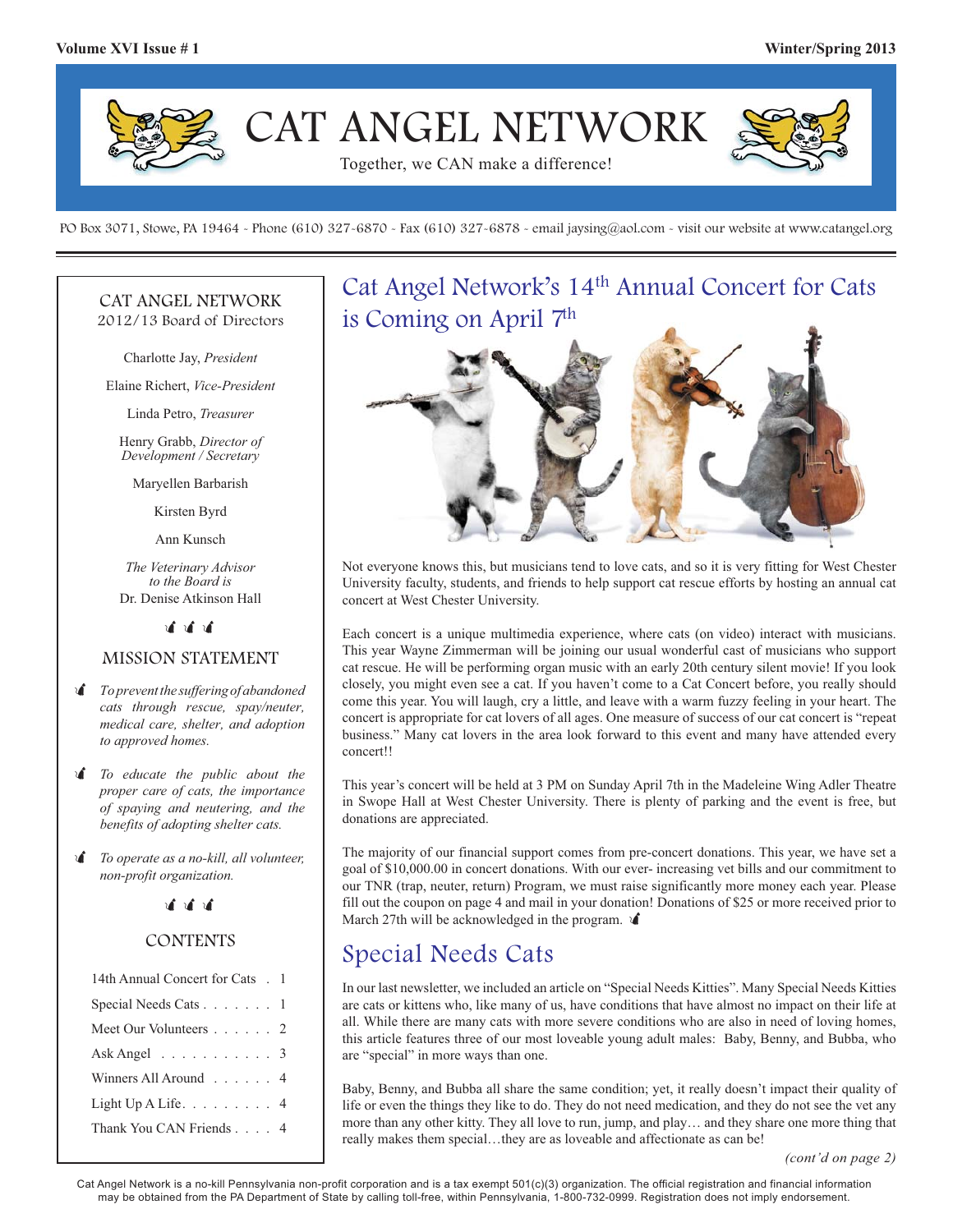# Special Needs Cats

*(cont'd from page 1)*



BABY is a handsome, young white male with black spots, whose personality fits his name perfectly. His sweet and gentle ways, and the love he has for everyone he meets, make you just fall in love with him. Baby will follow you around the house, just hoping to spend a few quiet moments with you. He is a laid-back kitty, who gets along well with other cats; but spending time with someone he loves is his favorite thing to do.

Benny is an adorable young, black male, who just loves attention, too. Benny is a playful kitty, who brings the fun with him! If there is a ball or a paper bag around, Benny will stop to play with it. Better yet, if another kitty in the house wants to get in on the fun, Benny's day just gets even better! He is one of those kitties who loves to be held and cuddled. He will sit patiently by your feet, waiting to



be picked up and hugged. Benny has been raised with dogs and young children, who pick him up and carry him off to play on a whim; and he wouldn't have it any other way!



BUBBA is a young black and white tuxedo male. He is a big, loveable boy with a short tail. Bubba spends his day playing and loving life; and is happiest when he has the chance to climb onto your lap and sit for a while. He just purrs and purrs! Bubba has been raised around dogs and young children, and is used to a busy household. He is a "gentle giant" with a personality that makes you smile each time you see him!  $\triangleleft$ 

## Meet Our Volunteers

*Lest you think all CAN volunteers are female this issue profiles two of our devoted male volunteers.*

**Harold Hummer**'s love of cats can be traced back to his early boyhood in Maine and continued when his family moved to Royersford in the 1950's. His dad managed "Newbury's" in Phoenixville and the family always included a variety of kitty companions.



Harold had two cats when his rescue dog passed away at the age of 16. He wanted to adopt another kitten, but had to wait until he retired in December of 2010. After 39 years at the Royersford Post Office, he retired and moved to Douglassville. He came to CAN looking for his kitten and found Callie, who soon joined Dinky, his 17-year-old black kitty, and Diana, a 10-year-old tuxedo, on daily medication for seizures. Harold began volunteering at the Cat Angel

shelter and soon after fell in love with, and adopted, Snowball.

This spring Harold will celebrate his two-year anniversary as a CAN shelter volunteer. He likes caring for, and bonding with the cats and the volunteers at the shelter. He loves going to the shelter, interacting with the kitties and knowing they are excited to see him. He often visits shelter kitties that have moved to the adoption center in the Pottstown Pet Smart store. Harold has become part of a network of shelter volunteers who help each other by trading pet sitting. He is also a sports fan and enjoys cheering on local teams of most any sport.

When he came to Cat Angel, Harold felt that he knew a lot about cats but he says he's learned a lot as a volunteer especially about older cats and those who need special care. Although he is not ready to adopt another cat right now, when he does it will be an older or special needs kitty.

**Jack Myers**' life is filled with a myriad of colorful careers and interesting hobbies. Woven into his background are many fondly remembered cats although he did not actually "own" his first one until his 30's.

Jack grew up in Southwest Philly and assisted his grandmother with caring for a number of "alley cats". Jack's chores included feeding the cats. His first feline attachment was to Herman, a giant grey tom. Sadly Herman met the fate of many free roaming cats on busy city streets. Eventually, Jack was able to adopt his very own first cat, a 13-year-old buff orange tabby named Big Boy who lived to almost 19. Next came Mo, a hulking orange tabby and world-class mooch with a notched ear and Jack's all-time favorite cat.

Jack holds a Bachelor's Degree in English and a Master's in Technical and Science Writing. He has worked as a teacher, newspaper editor and reporter and a pizza shop owner. For the past 22 years he's been employed as a technical writer for Fiserv.

In his youth Jack dreamed of playing professional baseball and played everything from Little League up to semi-pro ball and even had try-outs



with the Phillies, Reds, and Pirates. He boxed as a junior welterweight and was a distance runner, competing in and winning 70 road races, a silver medal at the Penn Relays and was the Delaware State marathon and 10-K champion.

Jack is a published author of three books. His best seller "Row House Days" a historical fiction set in Philadelphia and his other works are all available on Amazon. He is currently working on two more books and has a provisional patent for an "embarrassingly simple modified piece of restaurant equipment."

Somehow in the middle of his busy days, Jack decided he wanted to help find homes for adoptable cats and became a CAN volunteer in early 2010. His duties include showing cats to potential adopters and training new volunteers for CAN's weekend adoptathons. Cecelia, his fiancé volunteers with an English Setter Rescue and together their home includes several dogs and CAN kitties. Jack says: "one of the biggest unanswered questions I have about cat rescue is why more guys aren't involved?"

We hope that reading about just two of CAN's amazing guys might inspire some of you out there to volunteer.

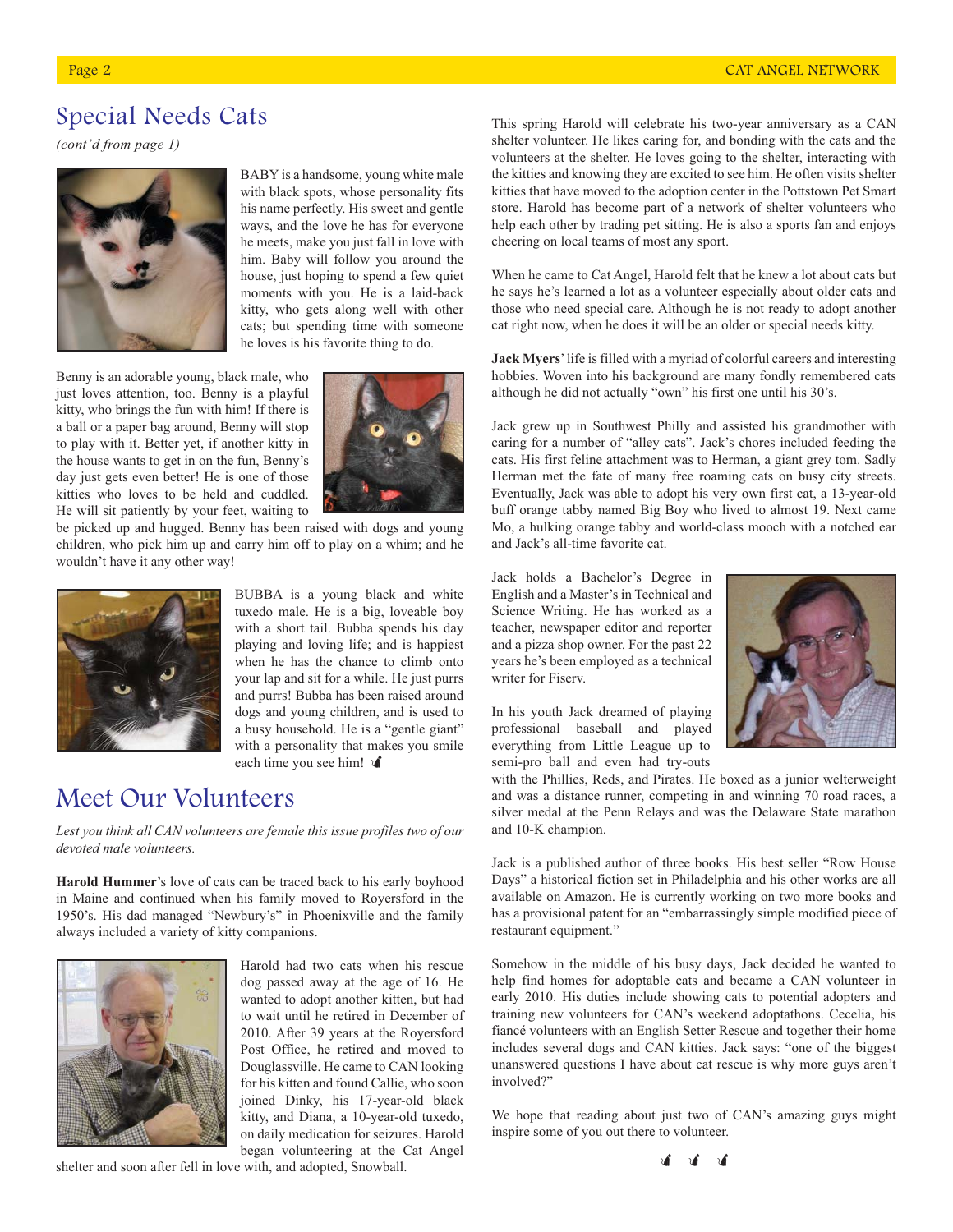# Ask "Angel"



## How Do Cats Get Opportunities for Adoption?

**QUESTION:** I know that the kitties who appear in the Adoption Centers of the Pottstown and Downingtown Petsmart stores are only a few of the many cats that Cat Angel Network has. How do the rest of the cats get opportunities for adoption?

**ANSWER:** Great question! Petsmart offers a wonderful opportunity for approximately fifty lucky kitties to be seen and met by prospective adopters each weekend. Kittens typically get the majority of those spaces as they are at their most adoptable stage, and the months of kittenhood are fleeting! That leaves some spots for adults, though many find it hard to compete for attention next to the antics of the youngsters.

The vast majority of our adult cats are back in their foster homes or the shelter, each one hoping that someone sees his or her picture and writeup on the CAN website or through Petfinder. Certain cats are featured as "Cat of the Week" in the Community Connection newspaper on Fridays or on our website or Facebook page. Adopters who ask about a certain type or personality of cat are directed towards specific cats on the website, and meetings are arranged for the cats they'd like to get to know better. These are typically the ways that many of adult cats find their homes.

Ronnie, Gracie, and Allegro are three examples of the many, many loving & loveable adults that are waiting for someone to ask to meet them.



Ronnie is a gentle soul who is looking for an equally gentle soul mate. His sweet spirit is so appealing - he makes whatever room he is in an oasis of calm. He gets along with all the other cats in his foster home, sleeping among them peacefully, even though he was an only cat in his original home. He had been very close to his owner, but when she became ill, she was no longer able to care for him. It was a big adjustment for him to lose her, but he has been a brave boy and has adjusted beautifully. His favorite activities now are brushing, petting, and head scratches. He is fine with other friendly companion cats but has no experience with dogs or young children. He could be an only cat as he enjoys the bond with a loving human companion. If you're looking for a peaceful friend, Ronnie is the perfect low maintenance pet. Ronnie was born in 2005, and is neutered and front-declawed.



Gracie, a beautiful and charming black and white lady, was born 11/10/05 but she thinks she's still a kitten. Her favorite greeting when you enter the room is to roll over on her back and wave her four little paws in the air at you. That means, "I'm glad to see you and I'd love to have your attention as soon as possible". Gracie was living outside for a while when one day a nice lady took her and let her live in her furniture store in Norristown. She was very good to Gracie and wanted her to have a loving, forever home where she would be treated like the princess she is. Gracie is very sweet and, like all girls, she likes to talk a lot, too. Gracie is the feline counterpart of one of those established movie stars who just absolutely knows she will be beautiful and desired forever. She gets along well with other kitties, but wouldn't mind being "your only girl." Gracie is spayed, tested negative for FIV/FeLV and is current on all required vaccinations.



Allegro, a handsome classic brown tabby male, was born in April 2011. His sister, Melody, and brothers Staccato and Presto are also hoping to find their new homes soon. As you can tell, they are a very musical family! Allegro must know that his name means "fast" because he loves to run and play. You may have noticed that one of his eyes looks a little different than the other. This happened when he was very young; and while his vision in that eye is not 100%, it does not slow him down a bit! He is as normal as any other kitty around. His greatest hope is to find a home where he will be loved for years to come. He says that even if you're not musical, he promises to bring the sweet notes of fun and friendship to your life!  $\triangleleft$ 

Cat Angel Network has cats of all sizes, colors, and ages to match all kinds of homes! If you are thinking about adding a new pet to your special family, please think of Baby, Benny, Bubba, Ronnie, Gracie, or Allegro. Or, come to one of our adoption centers, or visit us at catangel. org, and our friendly adoption coordinators will help you find your purrfect match.